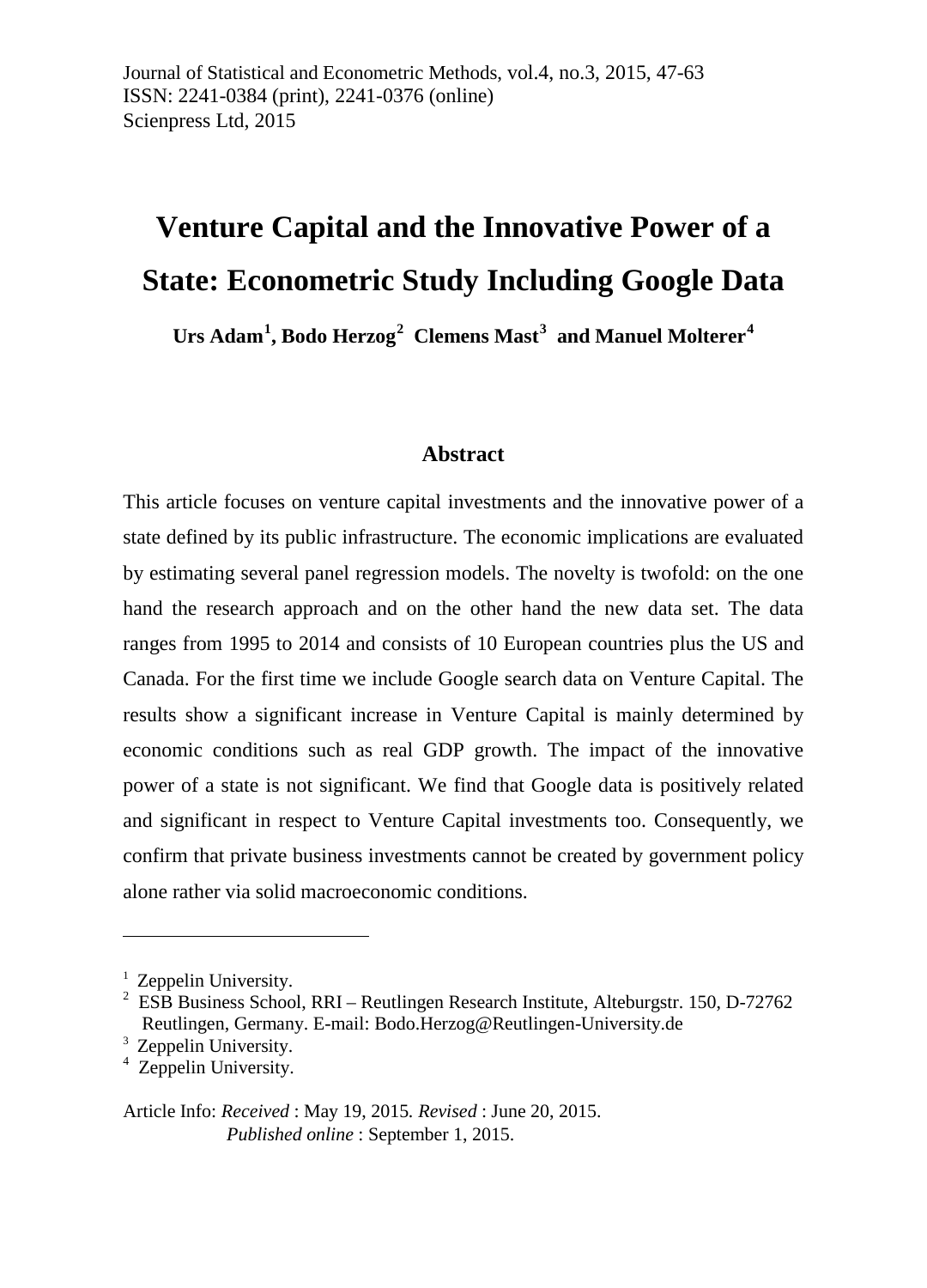#### **Mathematics Subject Classification:** 62M10; 91B62; 91B84; 62P20

**Keywords:** Venture Capital; Innovation Power of States; Google Data; Panel Regression

## **1 Introduction**

Economic growth and innovation is closely intertwined since centuries. The degree of innovation and technological progress is the most important ingredient for economic output according to growth theory. Since the year 2000, the European Council implemented the Lissabon-strategy, which aims the European Union (EU) to be the most competitive and dynamic know-how-based economic area in the world until 2010 [1]. In 2002 the European heads of state specified this strategy and focused in their realization in particular on research and development including innovations as a core aspect. However, it turned out that this objective has been too ambitious, and the developments were largely disappointing. Hence, there is a politico-economic debate about more realistic strategies that really work [2,3]. In 2010, it was visible that the Lissbon-strategy of the EU has failed.

Then with the onset of the European Debt Crisis, the EU has updated the Lissbon-strategy and they now call it 'Strategy 2020' [4]. The new strategy has mainly the same targets however, it is more realistic and it defines sub-targets including a monitoring process for all achievements. Yet, it is questionable whether the Strategy 2020 will work this time.

This paper sheds new light on these issues in particular on the linkage between the financing of innovation and economic growth. We approach this debate by studying the growth of Venture Capital (VC) investments and attempt to explain this dynamic by public infrastructure variables on the one hand and the overall macro-economy on the other hand. There is a second issue why this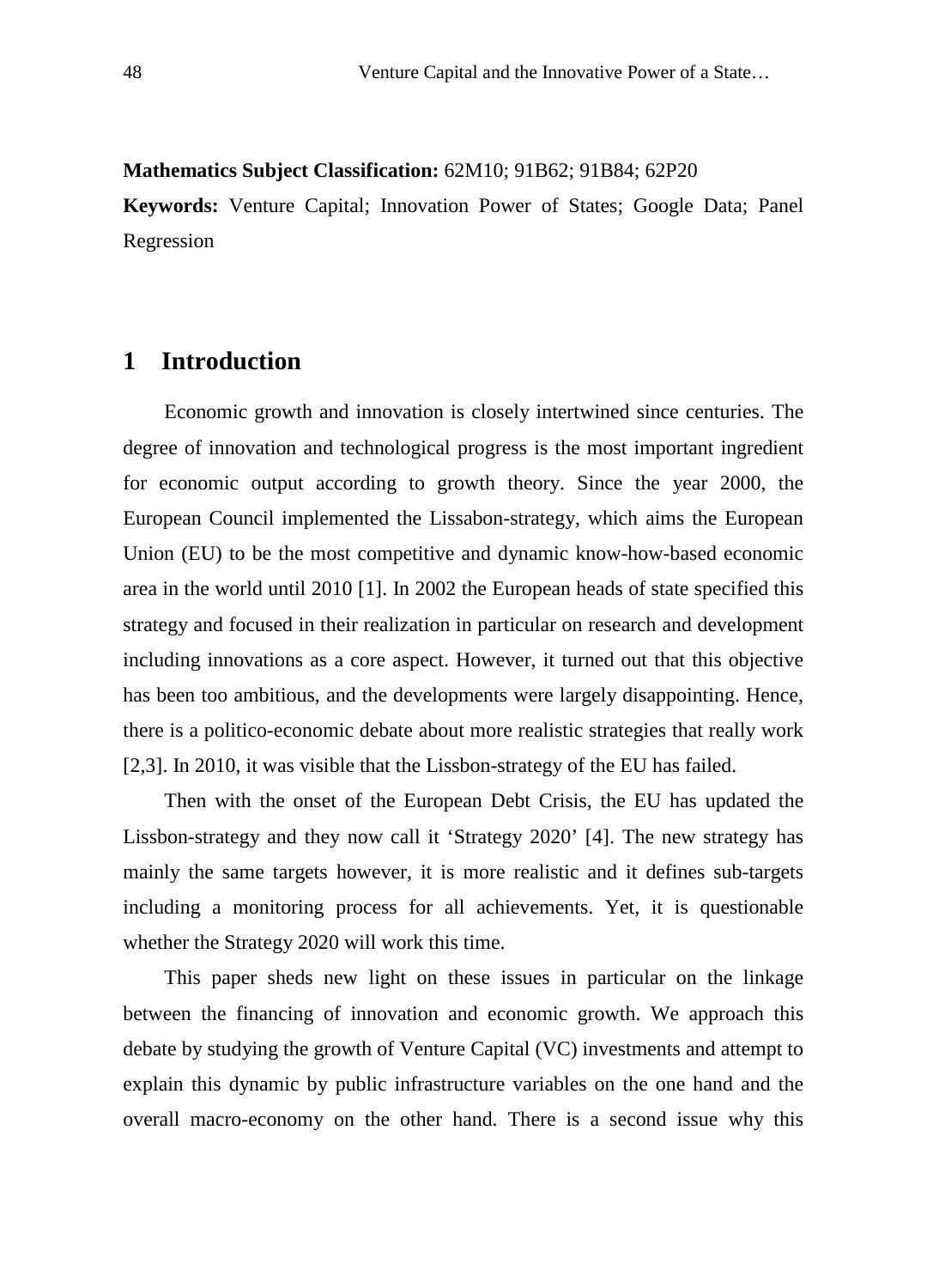research is of importance: since two decades, it seems that innovation and economic growth in Europe is lagging behind the US. Even more problematic this gap is growing with the digital economy and the recent technological advancements, such as industry 4.0.

However, following the 'real origin' of past and recent ingenuity and innovation reveals a paradox: many crucial inventions and innovations have its origin in the EU. One example is the World Wide Web that was developed in Cern, Switzerland. Another example for innovative excellence is the audio compression (mp3), which was a result of research in the Fraunhofer Institut in Germany [5]. This all begs the question why the EU continues to loose its position in comparison to the USA? Until now, the details of this trend are unclear. Hence there is a debate about the real influencing factors. Some argue that the innovation statistic is flawed and biased because it only counts the market ready products and not the spatial origin of innovation [5].

In this paper, we study these issues in an econometric model. We estimate Venture Capital (VC) that is a potential driver of the financing of private business innovation and compare it to the innovation power of states. This research elaborates whether the innovation power of a country affects the volume of VC, which is reinforcing further investments and economic growth. Furthermore, we consider certain differences across countries and time to obtain a better understanding of the underlying success factors.

The following paper is structured in four parts. In section 2, we provide a brief literature review. Section 3 introduces the econometric methodology and data. Finally, we discuss our findings in section 4. Section 5 concludes the paper.

### **2 Literature Review**

In general, Venture Capital (VC) has different forms. First, VC is a financial intermediary, which means that it takes investors' capital and invests it directly in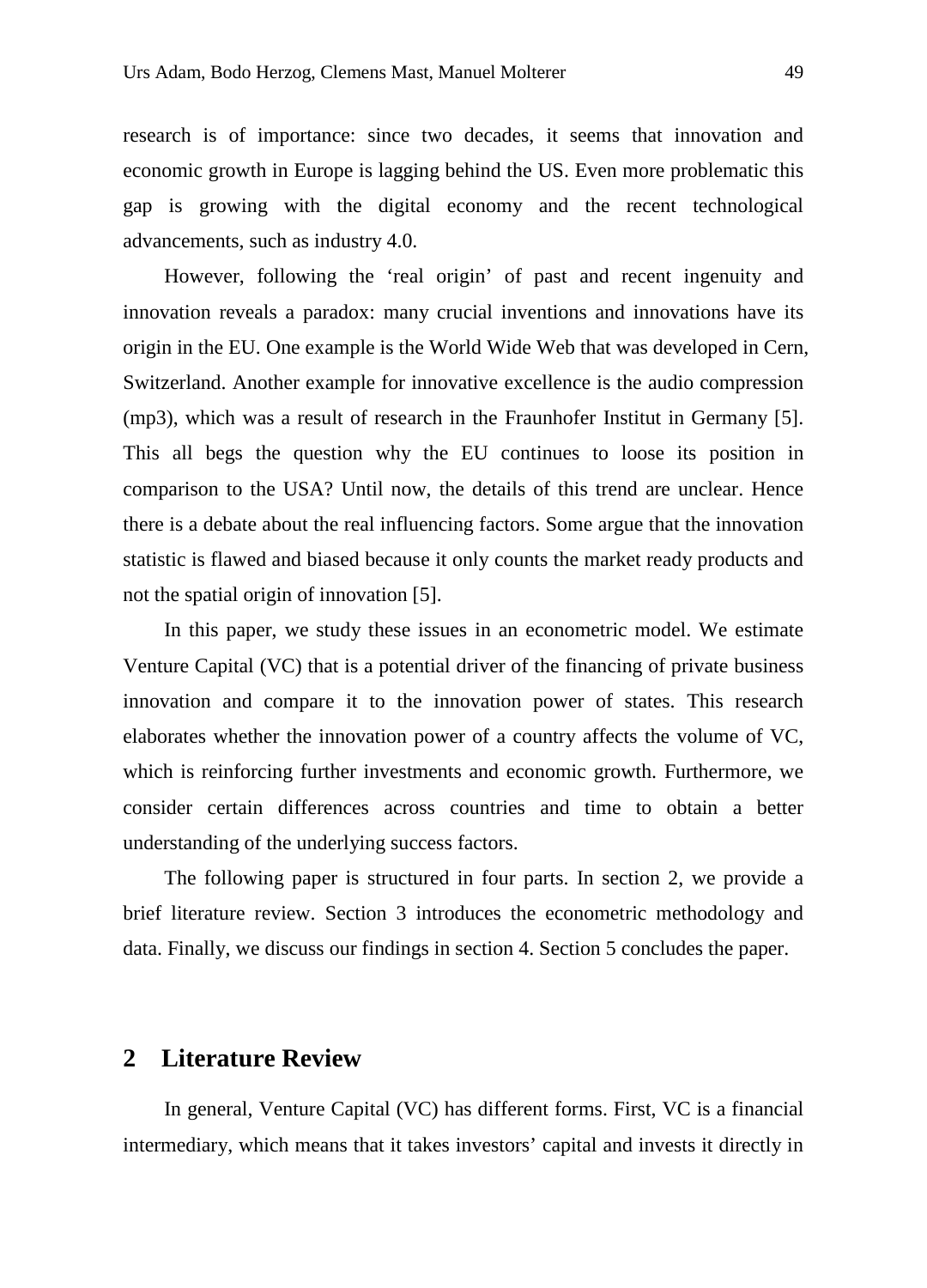portfolio companies. This is similar to a bank, which takes money from depositors and afterwards loaning it to businesses and individuals [6]. The second type of VC is private equity. VC that invests only in private companies, which means that once the investments are made, the companies cannot be traded on a public exchange. Therefore VC and private equity is considered to be alternative investments and is contrary to traditional investing in stocks and bonds. The third form of VC is when the fund takes an active role in managing and monitoring companies. Without that, VC would only provide capital and its success would be entirely due to its ability to choose investments. Although, the comparative advantage of VC is that the investor can support a new business, very often VC investors take at least one position on the board of directors. This allows the VC investor to provide advice at the management level [7]. The fourth type of VC is the provision of financial sources to undertake as soon as possible a sale or an initial public offering (IPO). This form of VC is typical for rather small businesses, but they only do so when these small enterprises have a realistic chance to grow enough to become a large company in a few years [8]. Closely linked to this form is the special funding of new business ideas [9].

There is also literature on the innovation power of a state that will be studied in our paper. Luecke and Katz [10] define innovation as a process that is based on the one hand on the private initiatives, such as a new method, a new product or process and on the other hand by the usage of public infrastructure, such as high skilled workers, low costs to setup a new business and so on. It is evident that Luecke and Katz have Schumpeter's definition in mind, who defines economic innovation by four features [11]. First, innovation is the introduction of either a new or better quality product. Second, the introduction of a new method founded upon a scientifically new way. New market access is the third feature of innovation. And finally, the fourth feature is the conquest of new resources, such as new crude materials or half-manufactured goods. According to Schumpeter, each innovation transforms and destroys the old ways of doing and replaces them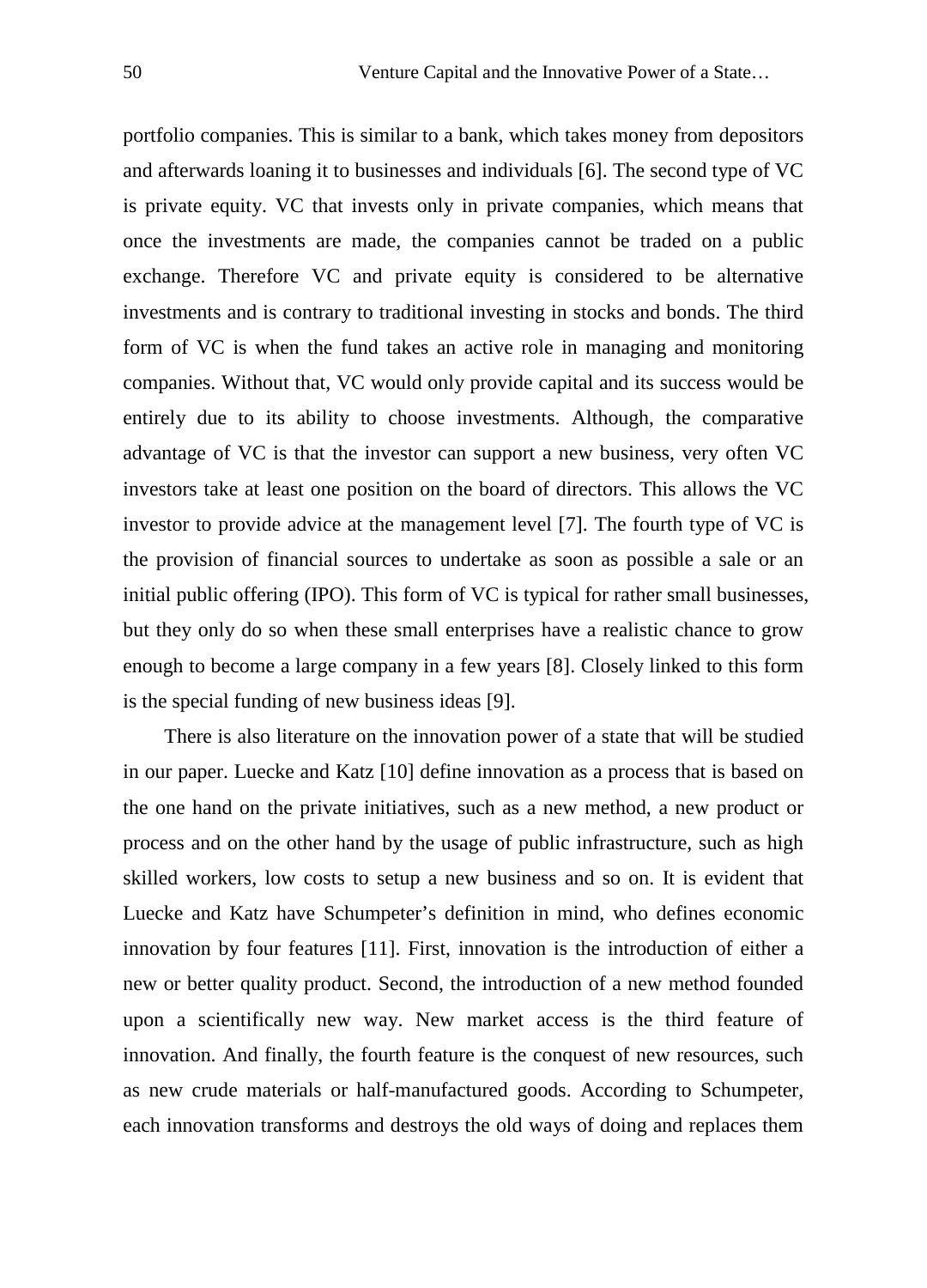by new. He calls this process a creative destruction. The innovation power of a state or a region is thus determined by the overall public infrastructure that supports these four innovation features. Of course, this literature also distinguishes between product innovation, we already talked about, and the so-called end-user innovation. The latter, is based on individual or company specific inventions for its own needs [12].

#### **3 Data and Methodology**

We use a new dataset for this econometric study. It has been collected from different databases via FactSet a financial data provider. Some time series data are from OECD, IMF, Oxford, World Intellectual Property Organization (WIPO), or from the sources provided by countries directly. The paper makes use of a panel containing 12 countries and the time period between 1995 and 2014. The panel data merges all information from all countries and years.

We estimate the impact of VC in respective to real GDP and several state related variables. Hence, we attempt to explain VC by two main factors: a) the endogenous economic development and b) the state related innovation potential determined by the public infrastructure. We state the hypothesis that both the overall economy and the state related infrastructure for innovations are essential for VC investments.

It is already hard to gather data on VC, but it is even harder to find consistent data on the innovative power of states. No international organizations, such as the World Bank or the OECD have all the data we need; hence we combine data from different sources. Due to the lack of a variable that measures all aspects of the innovative-power of states, we build our own innovation-indicator. We label it the *Innovative Power Index (IPI)* and it covers the following parameters: number of patents, number of startups, costs of startups, startup density, the number of people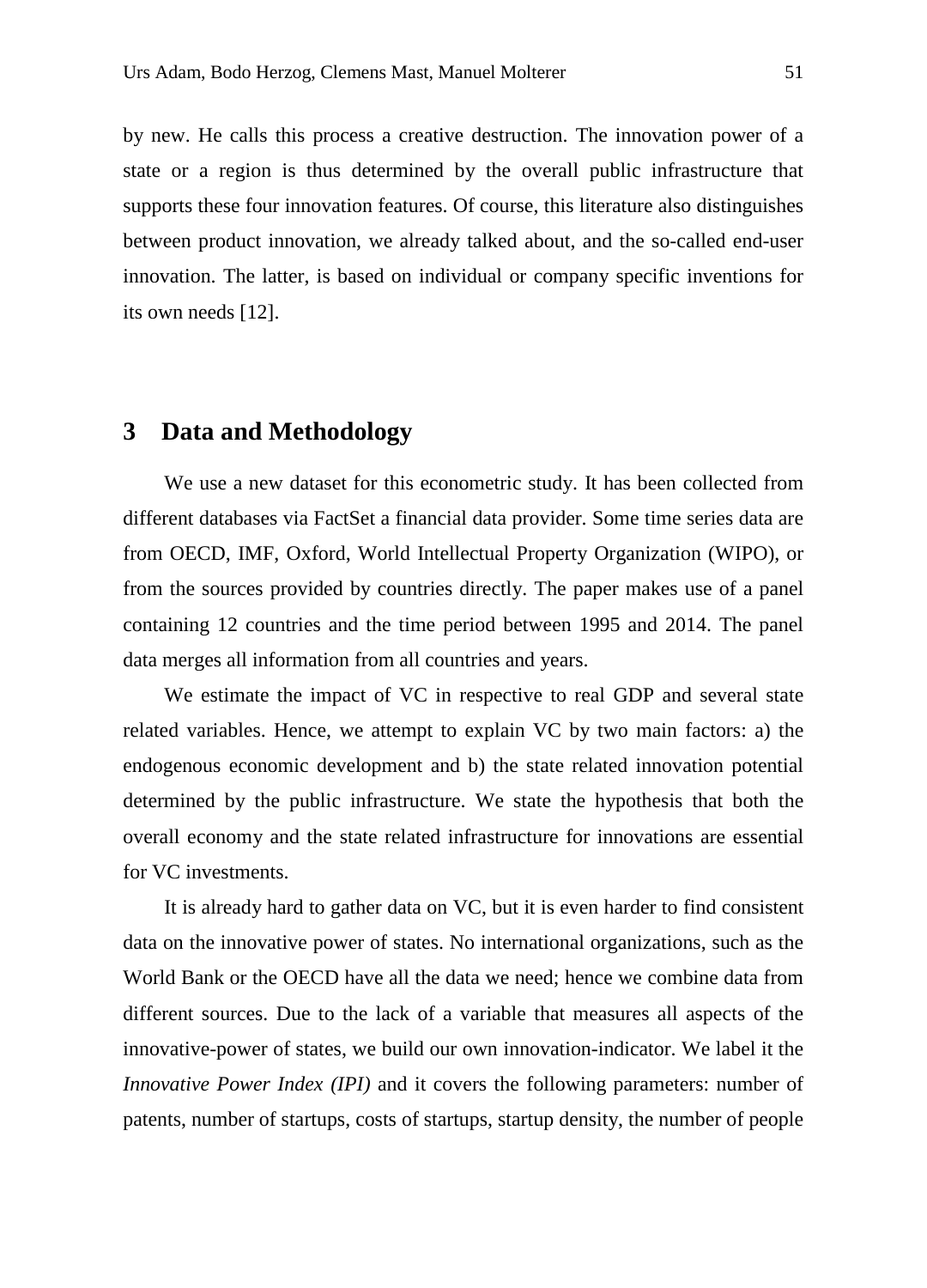with tertiary education in respect to the labor force, and expenditure per student in relation to GDP. In the following, we briefly elaborate the selected parameters in our *Innovative Power Index (IPI)*:

Number of Patents: Patents are without any doubt an excellent indicator for the innovative behavior of companies and institutions in a nation. Patent offices register almost all innovations and protect them against the use of external parties. Thus we gathered data on patents per year and per country out of the World Intellectual Property Organization database. We give them a weight of 50 percent in our own Innovative Power Index (IPI).

All other variables obtain a weight of 10 percent respectively. Business startups (time, density and costs): The innovative potential of small enterprises is also a good indicator. Especially business startups in the IT and biotechnology industry are considered to be very innovative. In addition, we include the share of high skilled people to the labor force and the expenditure per student in relation to GDP. Beyond controversy high-skilled persons have a larger potential in inventing innovations than low-skilled. Hence, we gather data for the proportion of graduates to the labor force and the related costs for the public education. Governments how investment more money for education should also have a higher potential for future innovations.

As already specified, we also include real GDP growth as a measure for the overall economic situation in our econometric model. GDP measures the overall economic development and can only partially be changed via public policy. In fact, economic growth theory argues unambiguously that economic growth is mainly created by private businesses and increasing productivity and rather not by public spending [13]. Nonetheless, economic growth does not only have relevance to Venture Capital, it similarly attracts skilled workers that reinforce innovation too.

Next, we introduce the econometric methodology. In a first step, we estimate certain specifications of a panel regression. We start with a small benchmark model and thereafter add several variables. In a second step, we check the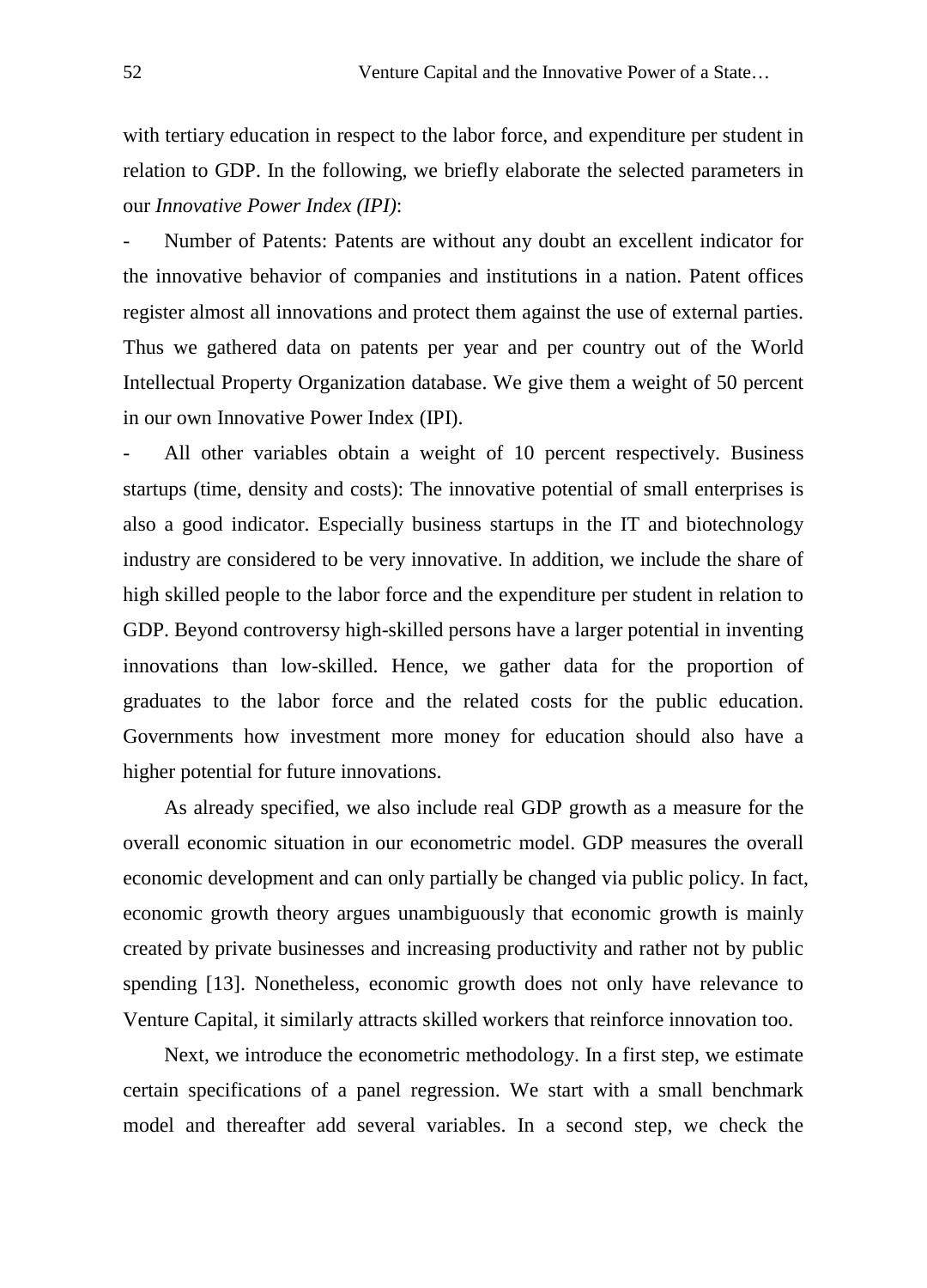robustness of our results by estimating a dynamic panel regression including two ARMA terms (Appendix). In general, we attempt to answer the question: Are venture capital investments related to the innovative power of a state and/or the overall economic situation? The estimated fixed effect panel model is of the following type

$$
Y_{i,t} = \beta_0 + \beta_1 X_{Ii,t} + \beta_2 X_{2i,t} + \dots + \varepsilon_{i,t}
$$
 (1)

where Y measures the growth of venture capital or as a proxy private business investments. The subscript i denotes the country and respectively t the year. The vector X represents the Innovative Power Index (IPI) of a state or the explicit sub-components for country i, at time t. The error term  $\Box$  is in line with all standard assumptions. The dynamic panel regression model is according to

$$
Y_{i,t} = \beta_0 + \beta_1 X_{1i,t} + \beta_2 X_{2i,t} + \dots + \beta_{n-1} Y_{i,t-1} + \beta_n Y_{i,t-2} + \varepsilon_{i,t}
$$
 (2)

where  $Y_{i,t-1}$  and  $Y_{i,t-2}$  represent the one-period and two-period time lag respectively.

#### **4 Empirical Results**

We estimate different panel models to verify our hypothesis. The first model estimates the direct relationship between growth of Venture Capital and our IPI-Index and real GDP growth. Economically one would intuitively expect a positive relationship between VC and the innovative power index as well as GDP (Table 1). At first glance the regression analysis confirms this relationship, however, the IPI-Index is not significant.

 The benchmark model in Table 1 attempts to explain Venture Capital growth based on exogenous factors given by the state, which is measured by the IPI-Index, and on an endogenous factor real GDP growth. Table 1 show that real GDP growth is highly significant and explains a significant proportion of VC. Consequently, for high VC investments the overall economic situation is far more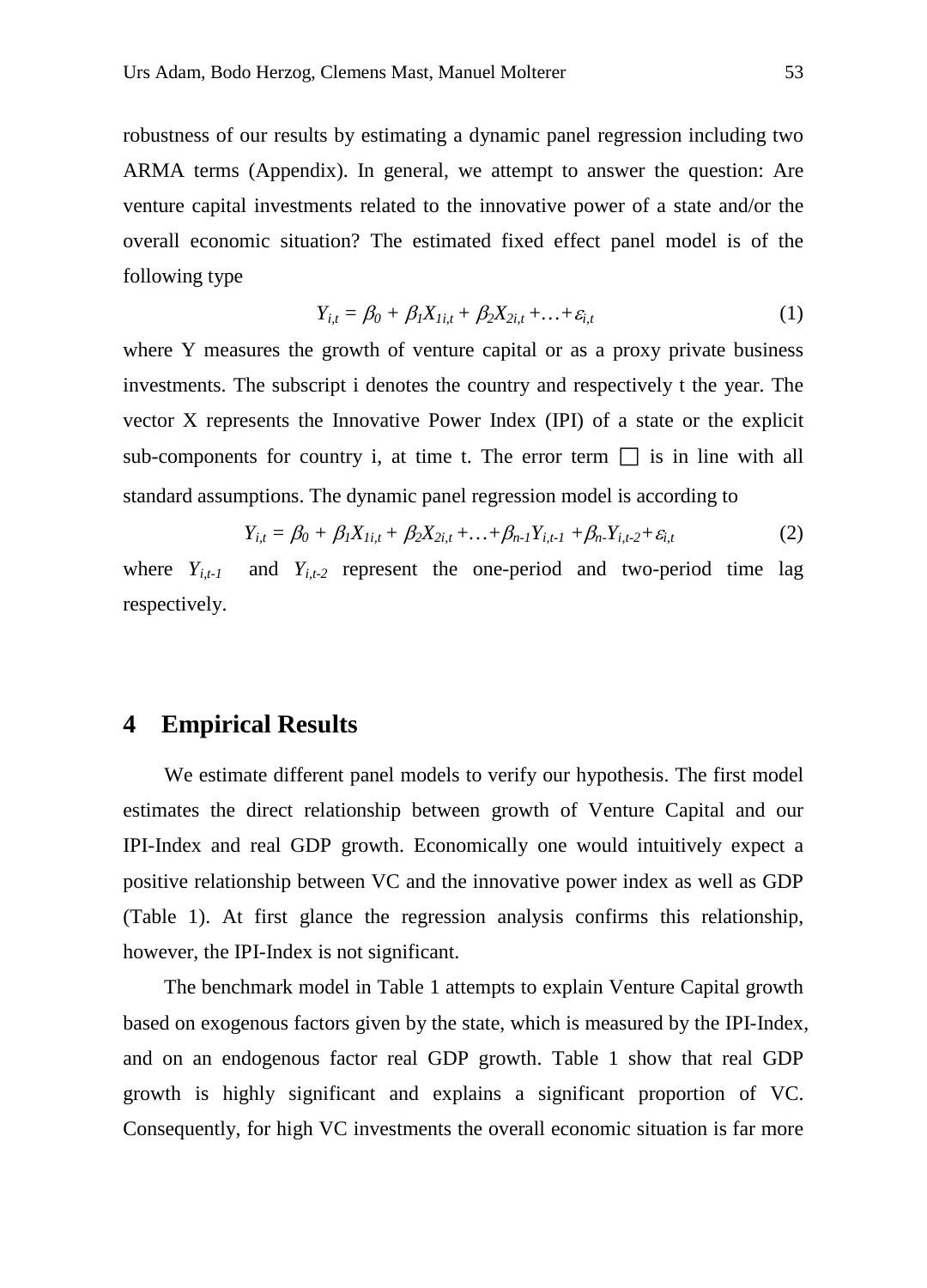important than public spending for innovations and the public infrastructure. The reason for the insignificant relationship of VC and the innovative power index (IPI-Index) is mainly attributed to a series of political and cultural factors.

| <b>Variable</b>                                                                   | Coefficient | Std. Error | t-Statistic           | Prob.    |
|-----------------------------------------------------------------------------------|-------------|------------|-----------------------|----------|
| Constant                                                                          | $-1.036$    | 0.425      | $-2.441$              | 0.015    |
| <b>IPI Index</b>                                                                  | 0.022       | 0.037      | 0.609                 | 0.543    |
| Real GDP                                                                          | 1.995       | 0.143      | 13.965                | 0.000    |
| R-squared                                                                         | 0.472012    |            | Mean dependent var    |          |
| Adjusted R-squared                                                                | 0.467631    |            | S.D. dependent var    |          |
| S.E. of regression                                                                | 4.920873    |            | Akaike info criterion |          |
| Sum squared resid                                                                 | 5835.814    |            | Schwarz criterion     |          |
| Log likelihood                                                                    | $-733.5223$ |            | Hannan-Quinn criter.  |          |
| F-statistic                                                                       | 107.725     |            | Durbin-Watson stat    | 1.435399 |
| Dependent: Growth in Venture Captial. All variables are growth rates. Source: own |             |            |                       |          |
| estimation.                                                                       |             |            |                       |          |

Table 1: Benchmark Panel Regression

According to the OECD Education report [14,15], despite a normal proportion of university graduates in technical subjects in some countries, there are several cultural and institutional reasons why high skilled workers are not utilized effectively. Moreover, in some countries such as the UK both the industrial and innovation sector is relatively small and thus the respective state innovation infrastructure is less effective. Moreover, in most of the countries the education system is financed by tuition fees and thus mitigates the pool of VC. Thirdly, the IPI-Index does not include political conditions of the business sector. For instance Germany has a high share of science graduates and no tuition fees but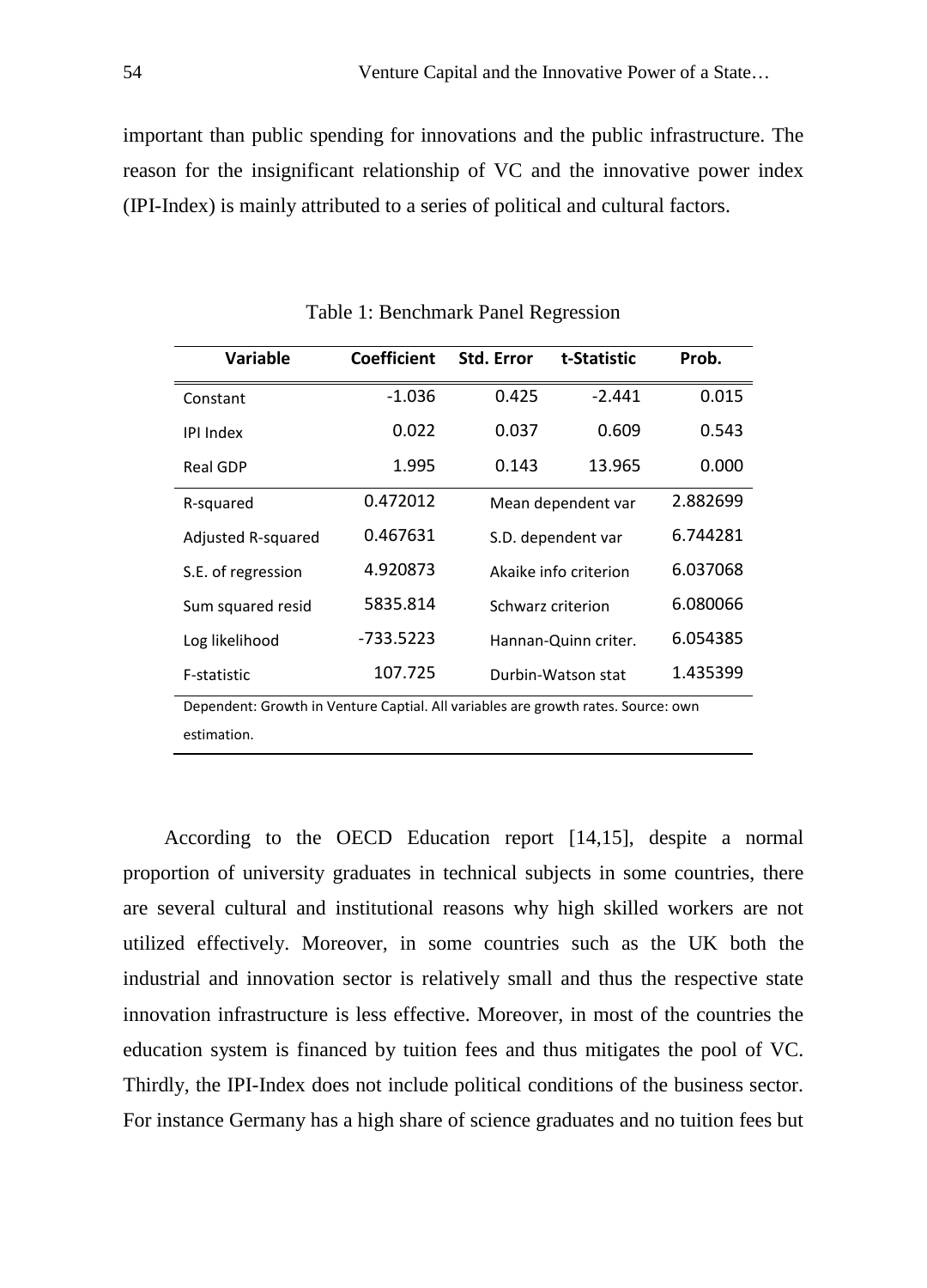there is no risk-related business culture such as in the UK or US. In addition, the legal requirements of a Limited (Ltd.) in the UK are easy achievable for almost all startups. Hence, there are many factors not included in our IPI-Index. All these factors may balance out some country specific features but they explain the insignificant coefficient in our regression model. Of course, the number of patents has the greatest weight in our IPI-Index, however, a patent is only a measure of invention output. But the IPI-Index includes output und input measures determined by the public innovation power of a state.

Next, we extend the model by the new Google measure for Venture Capital (Table 2). The Google variable captures the public attention of VC via the searches of this word in Google.com [16]. It turns out that this variable strongly explains VC growth. The coefficient is positive that means the higher the attention on VC the higher the real VC volume. In addition, the coefficient is significant at 5 per cent.

Again the most significant variable is real GDP growth. This coefficient is positive and significant even below 1 per cent. Surprisingly in model 2, the coefficient of the IPI-Index is even negative and almost significant at 10 per cent.

What could be the reason for this unexpected result? Through having a short look on the VC investment figures we can observe for some countries outliers and it is generally acknowledged in literature that the dotcom bubble and the financial crisis of 2007 to 2009 caused extreme fluctuations in the data. Moreover, we have not distinguished between private equity and venture capital that may also cause this result [17,18]. In addition, we estimate the panel regression including ARMA terms. The results are reported in the appendix. This regression checks the robustness of our findings. Table 2B confirms and strongly supports our econometric findings.

Next, we take a closer look to the variables behind our IPI-Index and estimate a regression with the number of patents, the time for setting up a startup, cost for a startup, and again real GDP growth and Google search. Table 3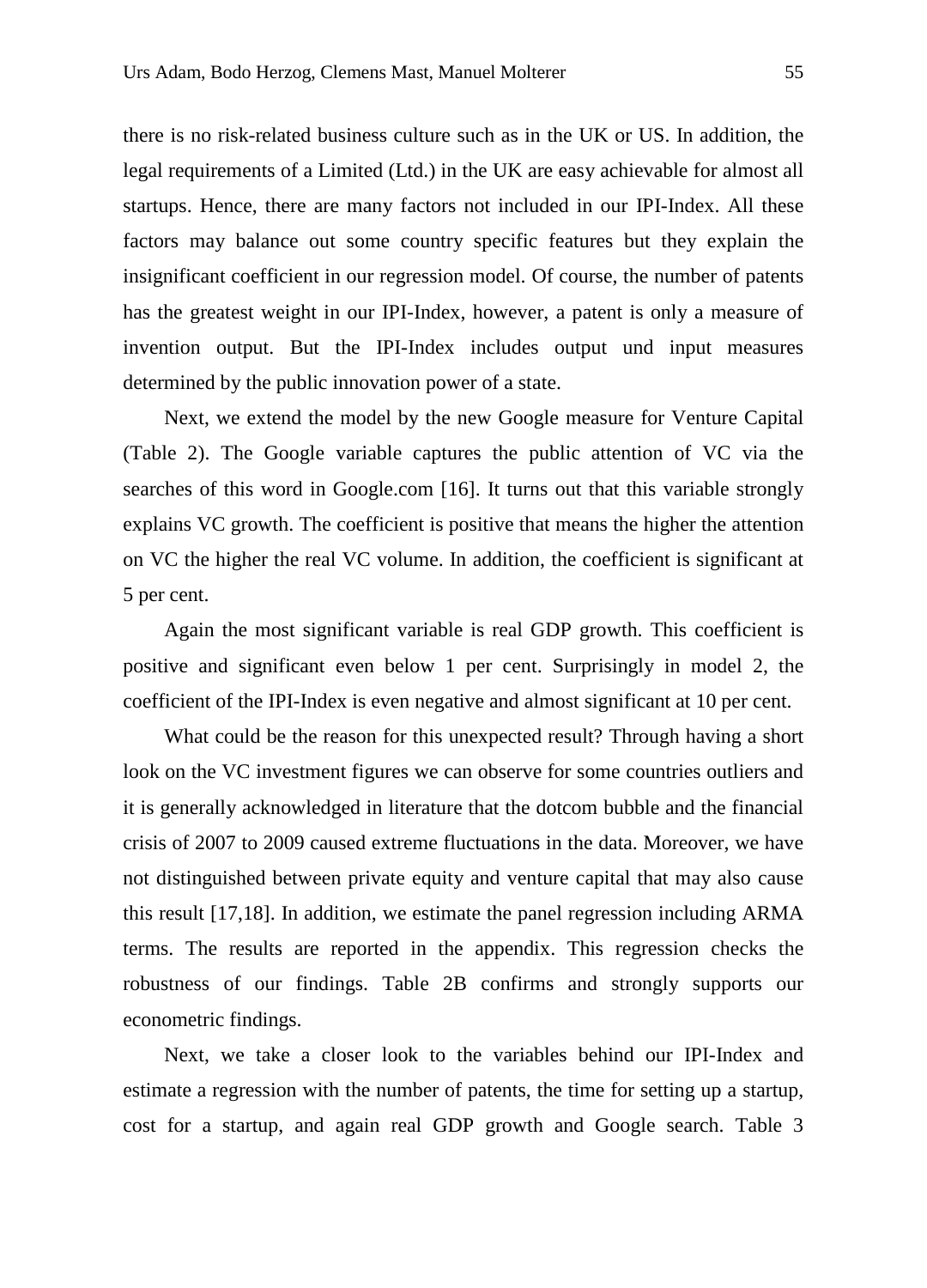illustrates the result of this regression model. Again this regression confirms our findings in model 1 and model 2. The public infrastructure now measured explicitly by respective variables, included in the IPI-Index, do not have a significant impact on venture capital growth. Even if the coefficients of these variables are not significant, at least the sign seem to be in line with our expectation. Merely real GDP growth and Google attention have a significant impact on the growth of Venture Capital (Table 3). Moreover, Table 3B contains the same regression model, however, including ARMA terms to check the robustness. Again the general model confirms our results (Appendix – Table 3B).

| <b>Variable</b>                                                                   | <b>Coefficient</b> | <b>Std. Error</b>     | t-Statistic        | Prob.    |
|-----------------------------------------------------------------------------------|--------------------|-----------------------|--------------------|----------|
| Constant                                                                          | $-0.207$           | 0.637                 | $-0.325$           | 0.745    |
| <b>IPI Index</b>                                                                  | $-0.059$           | 0.036                 | $-1.658$           | 0.100    |
| <b>Real GDP</b>                                                                   | 2.485              | 0.148                 | 16.743             | 0.000    |
| Google-VC                                                                         | 0.099              | 0.039                 | 2.521              | 0.013    |
| R-squared                                                                         | 0.684685           |                       | Mean dependent var |          |
| Adjusted R-squared                                                                | 0.677879           | S.D. dependent var    |                    | 7.138583 |
| S.E. of regression                                                                | 4.051552           | Akaike info criterion |                    | 5.66365  |
| Sum squared resid                                                                 | 2281.695           | Schwarz criterion     |                    | 5.746527 |
| Log likelihood                                                                    | $-400.951$         | Hannan-Quinn criter.  |                    | 5.697327 |
| F-statistic                                                                       | 100.6095           | Durbin-Watson stat    |                    | 1.781622 |
| Dependent: Growth in Venture Captial. All variables are growth rates. Source: own |                    |                       |                    |          |
| estimation.                                                                       |                    |                       |                    |          |

Table 2: Panel Regression Including Google Data

According to an international study of the Experts Commission for research and innovation (EFI), Germany is considered as one of the most competitive countries in regards to its innovation power. They identify the most innovative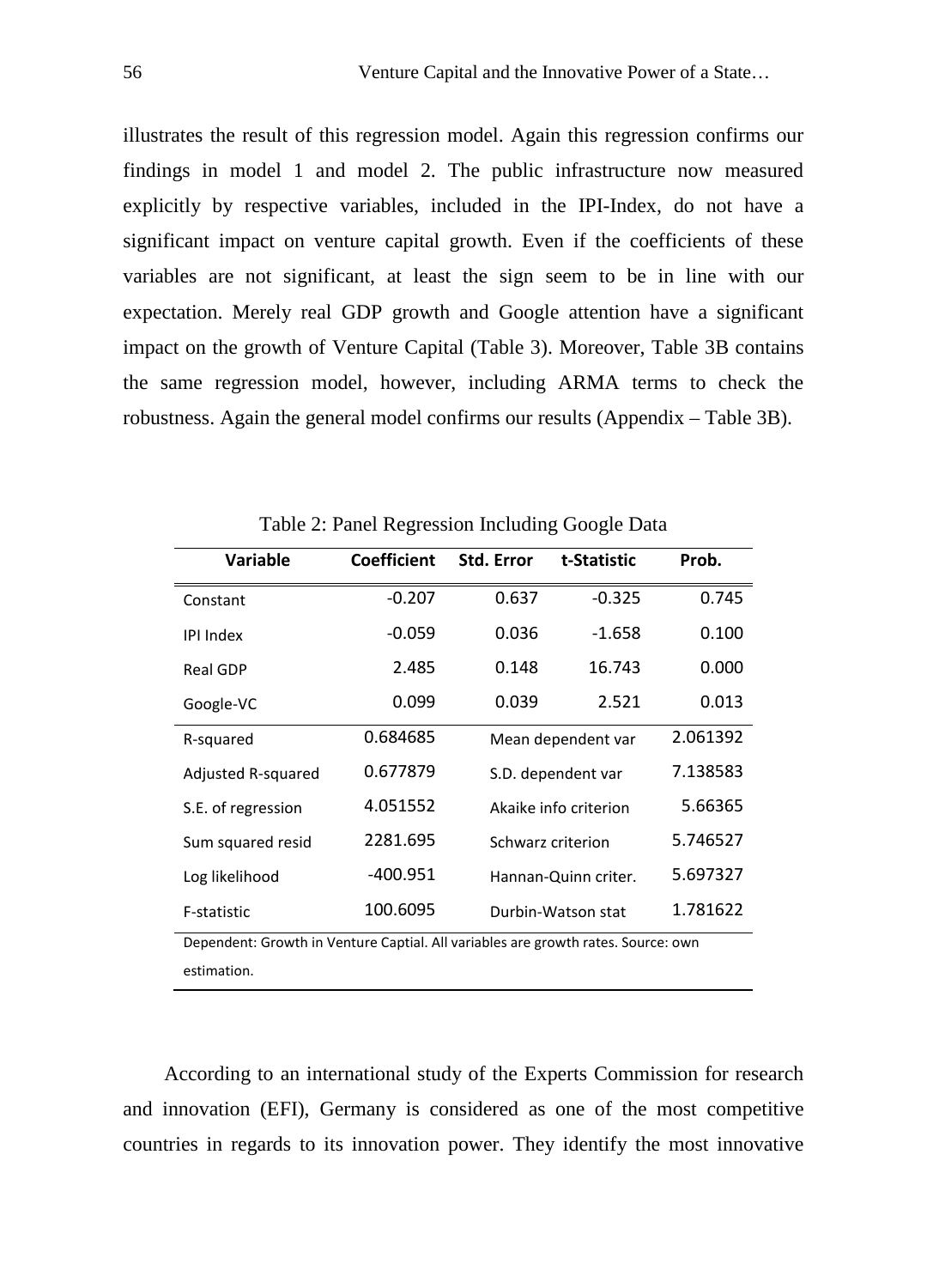branches as automotive, engineering and chemistry. Interestingly, despite this evidence German Venture Capital data does not confirm this clear relationship because all these branches are 'traditional' or 'old' branches, driven by large corporations. Hence, the amount of VC investment is relatively low. Again this may explain why the IPI-Index in some regression models is not significant despite a high potential of public innovation.

| Variable                                                                          | <b>Coefficient</b> | Std. Error | t-Statistic           | Prob. |
|-----------------------------------------------------------------------------------|--------------------|------------|-----------------------|-------|
| Constant                                                                          | 0.373              | 1.042      | 0.358                 | 0.721 |
| Number of Patents                                                                 | 0.208              | 0.309      | 0.671                 | 0.503 |
| Startup per day                                                                   | 0.025              | 0.165      | 0.149                 | 0.881 |
| Cost per Startup                                                                  | $-0.106$           | 0.074      | $-1.441$              | 0.152 |
| Real GDP                                                                          | 2.402              | 0.145      | 16.537                | 0.000 |
| Google-VC                                                                         | 0.096              | 0.040      | 2.409                 | 0.017 |
| R-squared                                                                         | 0.684757           |            | Mean dependent var    |       |
| Adjusted R-squared                                                                | 0.673251           |            | S.D. dependent var    |       |
| S.E. of regression                                                                | 4.080553           |            | Akaike info criterion |       |
| Sum squared resid                                                                 | 2281.175           |            | Schwarz criterion     |       |
| Log likelihood                                                                    | -400.9347          |            | Hannan-Quinn criter.  |       |
| F-statistic                                                                       | 59.51694           |            | Durbin-Watson stat    |       |
| Dependent: Growth in Venture Captial. All variables are growth rates. Source: own |                    |            |                       |       |
| estimation                                                                        |                    |            |                       |       |

Table 3: Explicit Panel Regression Including Google Data

Overall, the econometric models confirm that the macroeconomic market dynamics is far more important for venture capital than the public infrastructure such as a high share of university graduates or low administrative hurdles for startups. Consequently, the public infrastructure may support the VC dynamics, however, neither cause nor significantly influence it. Hence, we conclude that for economic growth and innovation the market dynamics is far more important than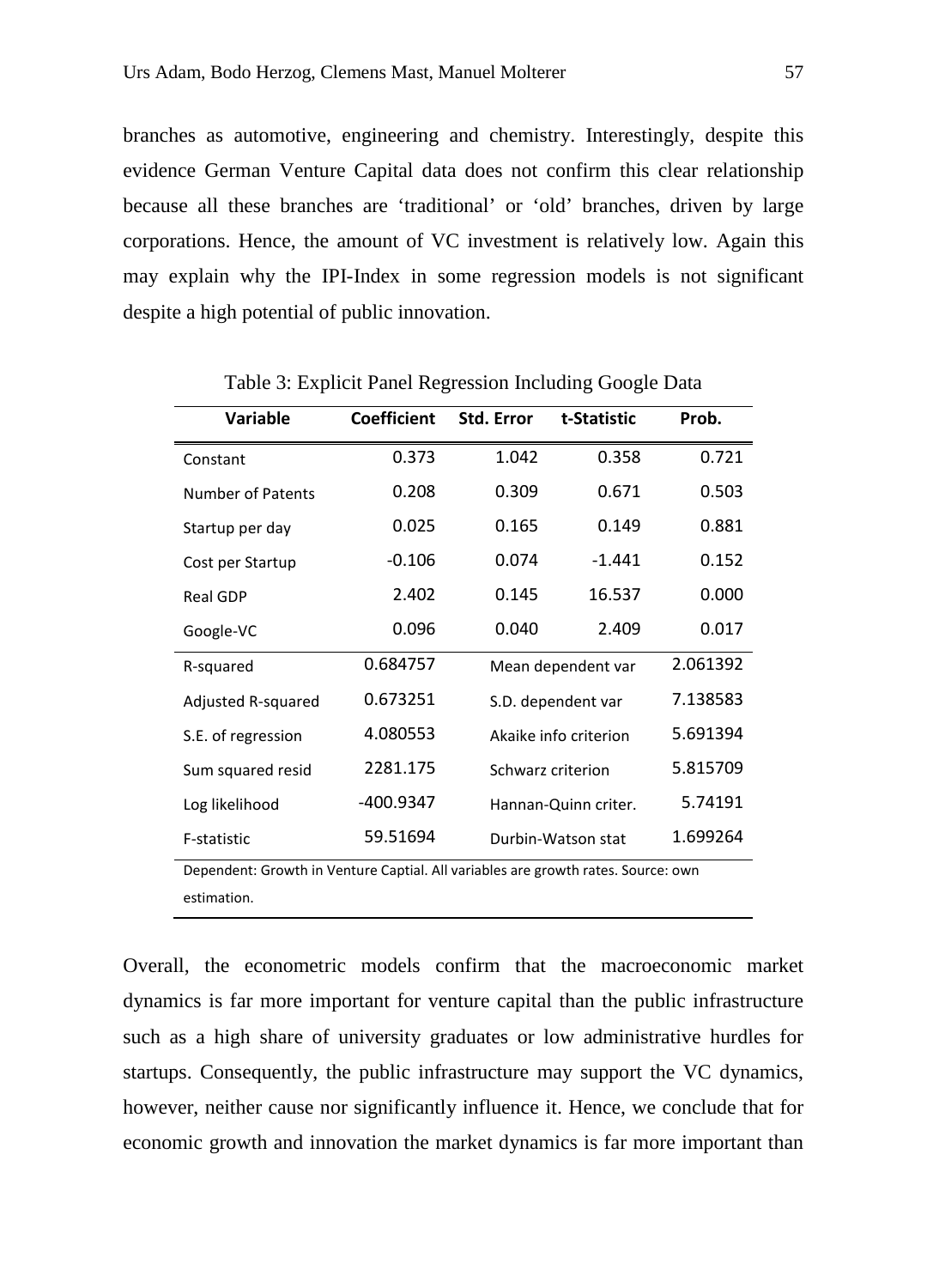government programs or subsides. This result demonstrates the limits of the government as a key macroeconomic player for economic growth. The best the government can do is to guarantee free markets and set the rules that markets work efficiently.

# **5 Conclusion**

Our paper has studied the question: What is the relationship between Venture Capital (VC) investments and the innovation power of the state? The result shows that there is a weak linkage between VC and innovation on average. We argue that the weak linkage is not so surprising because the macroeconomic situation is the major driver of future expectations, confidence, and thus VC investments. The public infrastructure by a state cannot enforce but just indirectly influence innovation. Secondly, the insignificant coefficient has to do with several external shocks during the past years especially the dotcom bubble of 2000 and the financial and economic crisis of 2007 to 2009. No doubt, these events have biased financial data series significantly. Moreover, the data constraint is a further limitation that may answer why the results are not as expected in terms of the IPI-Index.

Still, we do think that the paper contains interesting conceptual and empirical insights. Frist, the innovative power index (IPI-index) that is to our knowledge new in literature is a good tool to be used in further empirical work in this field of research. This index has the potential to shed new light on the old question of innovation and economic growth in future. Most of the current research focuses predominantly on the number of patents. In our opinion this is far too shortsighted. Thus our IPI-index provides a more comprehensive alternative. Additionally, many patents do not automatically end up in market-ready products. Many of the registered patents are just saved as an idea but not used to develop a technology or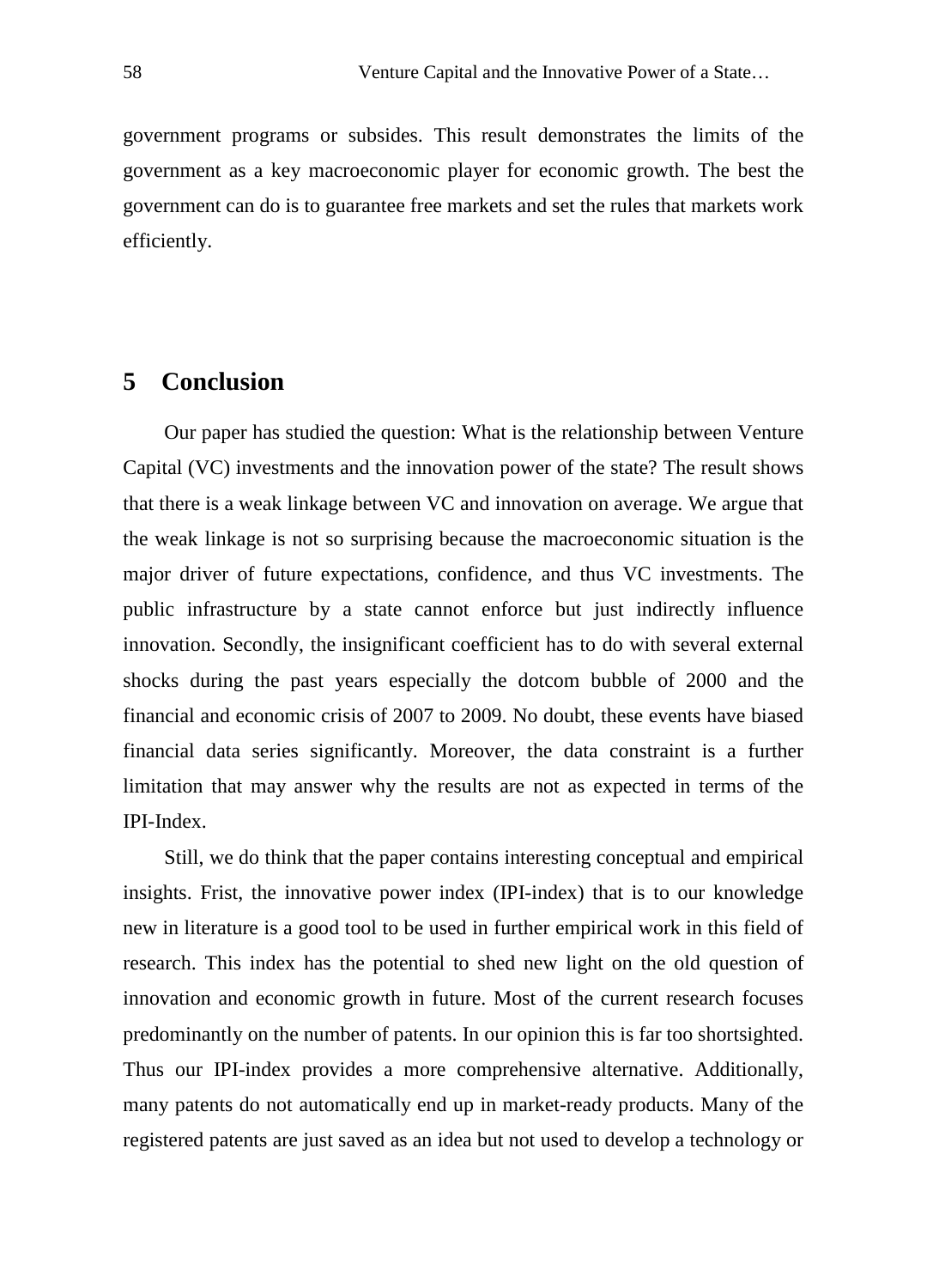product. This is called defensive patenting. Considering this issue it is obvious that there is a strong need for a broader characterization of innovation as we did with our IPI-Index. The empirical result, however, shows that even the broad IPI-Index is not significantly linked to VC. Consequently VC investments are mainly determined by the overall economic conditions and the public attention on VC, which is innovatively measured by Google search data.

Of course, there are several other factors that may explain the relationship between VC and innovation of a state. For instance soft-oriented or cultural factors, such as that some societies, for instance the US, are more brave and risk-oriented than others. In addition, there may exist an inhibition threshold to establish new ideas and that threshold is determined partly by the public environment. Despite all this, we conclude that the US is not a better innovator but it uses existing ideas more efficient and even more importantly it is better to make the ideas market-ready. European nations are innovative too but they struggle with the realization of ideas and they had economically not such a robust development than the US in the past decade. To explain this issue in future, we probably need further measures for sector or country specific network effects, such as the Silicon Valley.

**ACKNOWLEDGEMENTS.** Professor Bodo Herzog is grateful for financial support by the Reutlingen Research Institute (RRI) and the opportunity to do both teaching and research at the Zeppelin University (ZU). Moreover, he thanks the project members and research assistances Urs Adam, Clemens Mast, and Manuel Molterer from ZU for research support and a preliminary draft of this paper. Finally, we are all grateful to the comments from two anonymous referees. All remaining errors are our responsibility.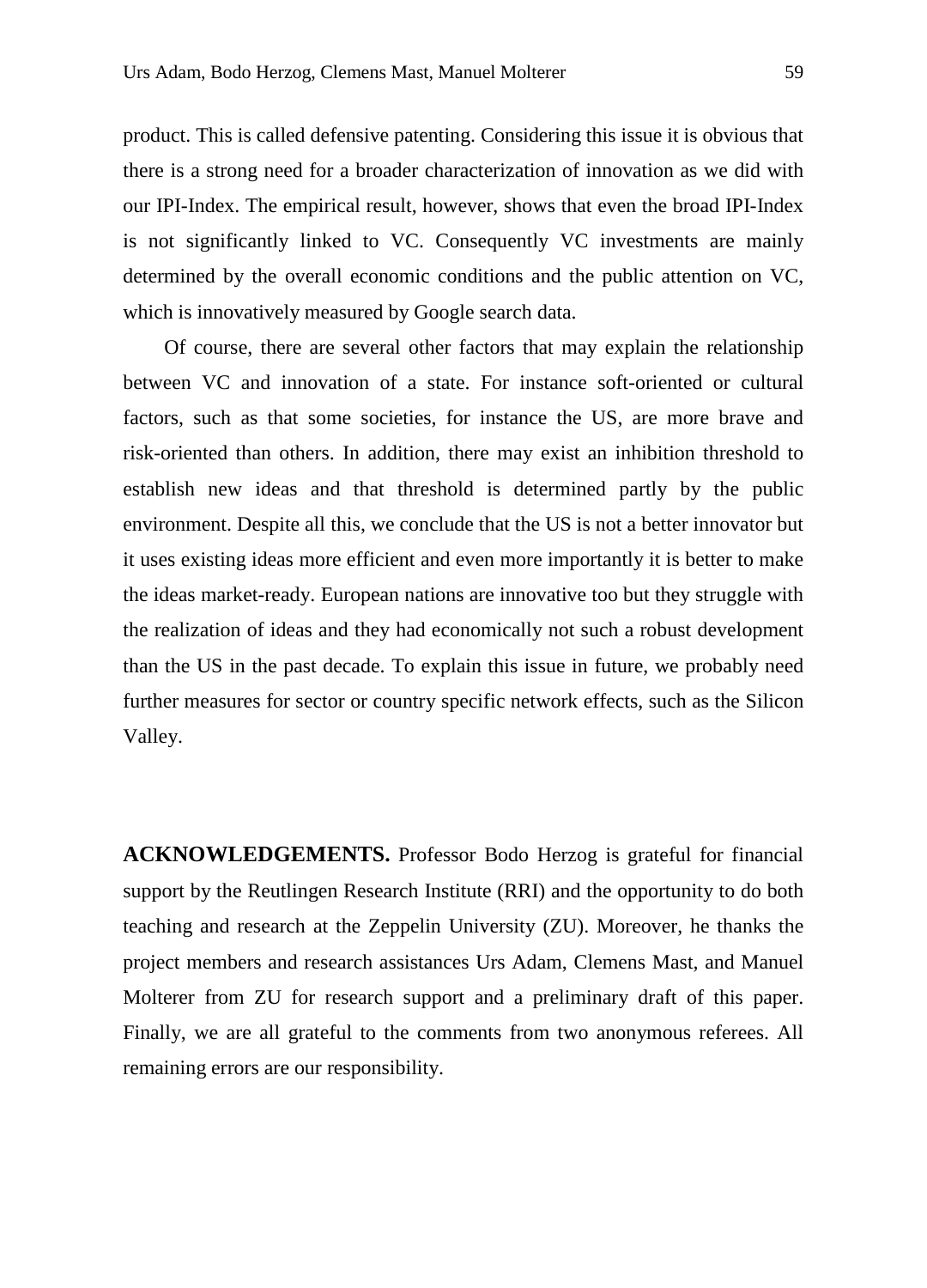# **Appendix**

| <b>Variable</b>                                                                  | <b>Coefficient</b> | Std. Error | t-Statistic           | Prob. |
|----------------------------------------------------------------------------------|--------------------|------------|-----------------------|-------|
| Constant                                                                         | $-0.238$           | 0.627      | $-0.379$              | 0.705 |
| <b>IPI Index</b>                                                                 | $-0.064$           | 0.035      | $-1.824$              | 0.070 |
| <b>Real GDP</b>                                                                  | 2.421              | 0.145      | 16.720                | 0.000 |
| Google-VC                                                                        | 0.096              | 0.042      | 2.272                 | 0.025 |
| ARMA-VC (-1)                                                                     | 0.133              | 0.048      | 2.776                 | 0.006 |
| ARMA-VC (-2)                                                                     | $-0.104$           | 0.050      | $-2.084$              | 0.039 |
| R-squared                                                                        | 0.710071           |            | Mean dependent var    |       |
| Adjusted R-squared                                                               | 0.699489           |            | S.D. dependent var    |       |
| S.E. of regression                                                               | 3.913289           |            | Akaike info criterion |       |
| Sum squared resid                                                                | 2097.995           |            | Schwarz criterion     |       |
| Log likelihood                                                                   | -394.9495          |            | Hannan-Quinn criter.  |       |
| F-statistic                                                                      | 67.10581           |            | Durbin-Watson stat    |       |
| Dependent: Growth in Venture Captial. All variables are growth rates. Regression |                    |            |                       |       |

Table 2B: Panel Regression Including ARMA

includes ARMA terms for the depedent variable. Source: own estimation.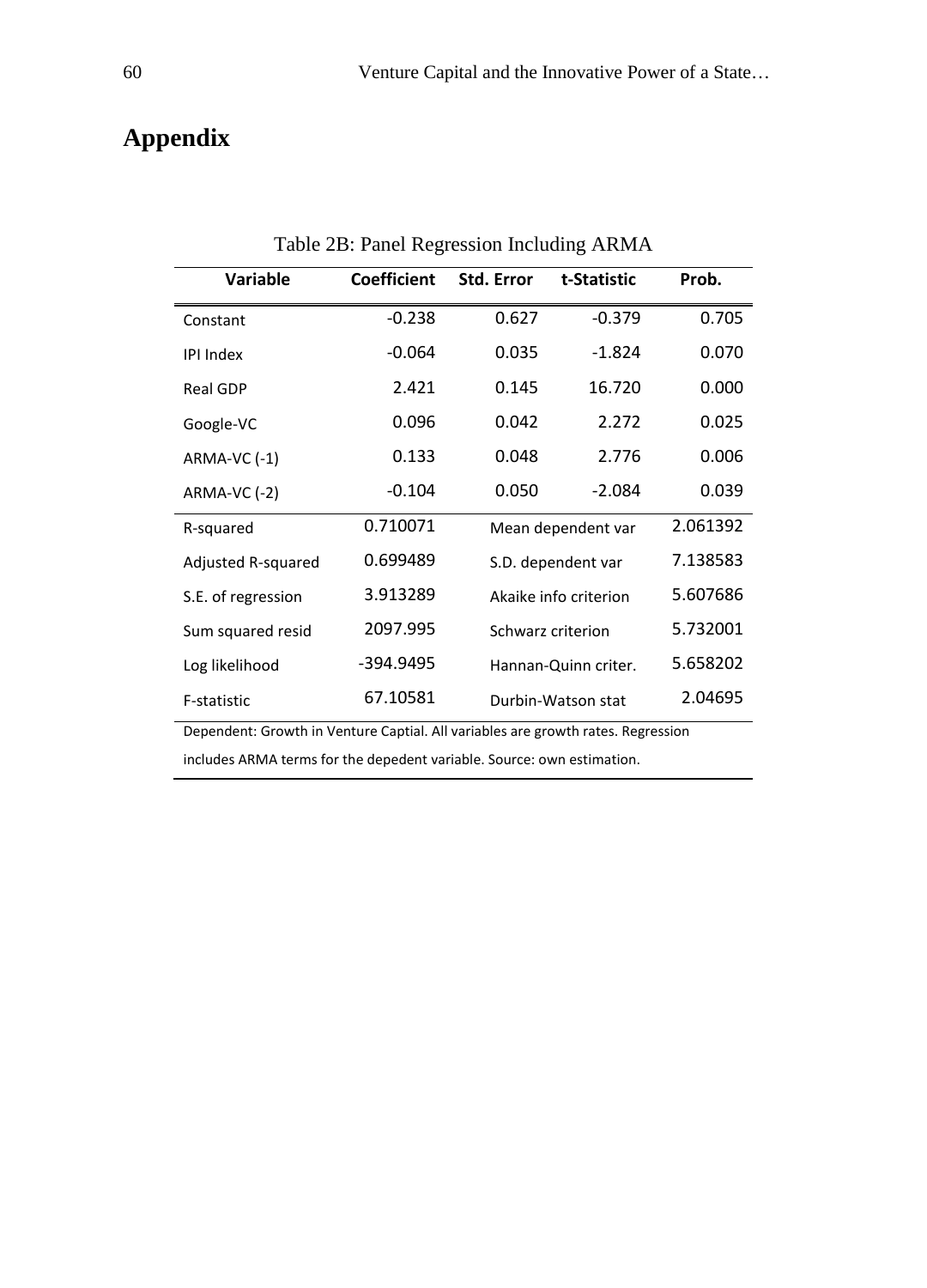| Variable                 | <b>Coefficient</b> | <b>Std. Error</b>     | t-Statistic        | Prob.    |
|--------------------------|--------------------|-----------------------|--------------------|----------|
| Constant                 | 0.352              | 1.012                 | 0.348              | 0.729    |
| <b>Number of Patents</b> | 0.192              | 0.304                 | 0.632              | 0.528    |
| Startup per day          | 0.013              | 0.161                 | 0.079              | 0.937    |
| Cost per Startup         | $-0.095$           | 0.073                 | $-1.297$           | 0.197    |
| <b>Real GDP</b>          | 2.335              | 0.144                 | 16.248             | 0.000    |
| Google-VC                | 0.091              | 0.044                 | 2.077              | 0.040    |
| ARMA-VC (-1)             | 0.123              | 0.050                 | 2.465              | 0.015    |
| ARMA-VC (-2)             | $-0.104$           | 0.051                 | $-2.040$           | 0.043    |
| R-squared                | 0.70779            |                       | Mean dependent var |          |
| Adjusted R-squared       | 0.692638           |                       | S.D. dependent var |          |
| S.E. of regression       | 3.957646           | Akaike info criterion |                    | 5.643494 |
| Sum squared resid        | 2114.5             | Schwarz criterion     |                    | 5.809248 |
| Log likelihood           | -395.5098          | Hannan-Quinn criter.  |                    | 5.710848 |
| F-statistic              | 46.71376           |                       | Durbin-Watson stat | 1.951279 |

Table 3B: Panel Regression Including ARMA

Dependent: Growth in Venture Captial. All variables are growth rates. Regression

includes ARMA terms for the depedent variable. Source: own estimation.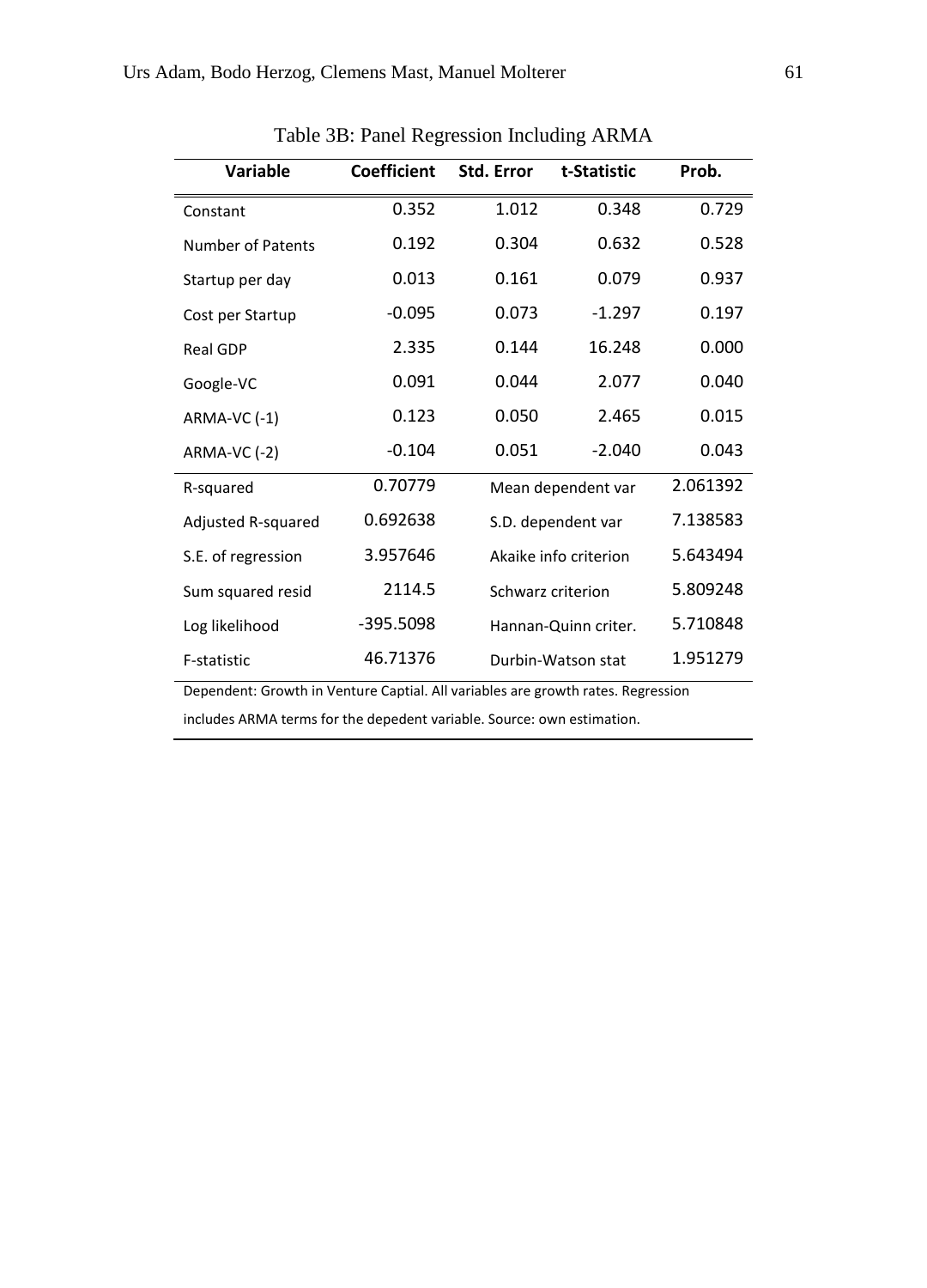### **References**

- [1] T.F. Dapp, *Venture Capital: Brücke zwischen Idee und Innovation?,* Frankfurt am Main, Deutsche Bank Research, 2008, http://www.dbresearch.com/PROD/DBR\_INTERNET\_DE-PROD/PROD000 0000000245425.pdf (Date: 05.11.2009).
- [2] Bundesministerium für Wirtschaft und Arbeit (BMWA), *Endbericht - Der Einfluss von Private Equity (PE) und Venture Capital (VC) auf Wachstum und Innovationsleistung österreichischer Unternehmen*, 2006, http://www.bmwfj.gv.at/ForschunUndInnovation/Foerderungen/Documents/ PEVC, Langfassung.pdf (Date: 23.11.2009).
- [3] B. Herzog, and K. Hengstermann, Restoring Credible Economic Governance to the Eurozone, *Journal of Economic Affairs*, **33**(1), (2013), 2-17.
- [4] B. Herzog, Wohin steuert die europäische Wirtschafts- und Währungsunion?, *Monatszeitschrift Die Politische Meinung*, **19**, (2011), 7-24, Berlin.
- [5] T. Meyer, *Venture Capital: Brücke zwischen Idee und Innovation?,* Frankfurt am Main, Deutsche Bank Research, 2008, http://www.innovationsanalysen.de/de/download/economics65d.pdf (Date: 14.10.2009).
- [6] P. Gompers and J. Lerner, *The Venture Capital Cycle. Cambridge*, 2000, Mass.: The MIT Press.
- [7] P. Gompers and J. Lerner, The Venture Capital revolution, *Journal of Economic Perspectives*, **15**, (2001), 145-168.
- [8] L. Bottazzi and M. Da Rin, Venture Capital in Europe and the financing of innovative companies, *Economic Policy*, **17**, (2002), 229-265.
- [9] T. Hellman and M. Puri, The Interaction between product market and financing strategy: The role of Venture Capital, *The Review of Financial Studies*, **13**, (2002), 959-984.
- [10] R. Luecke and R. Katz, "Managing Creativity and Innovation. Bosten," Harvard Business School Press, 2003.